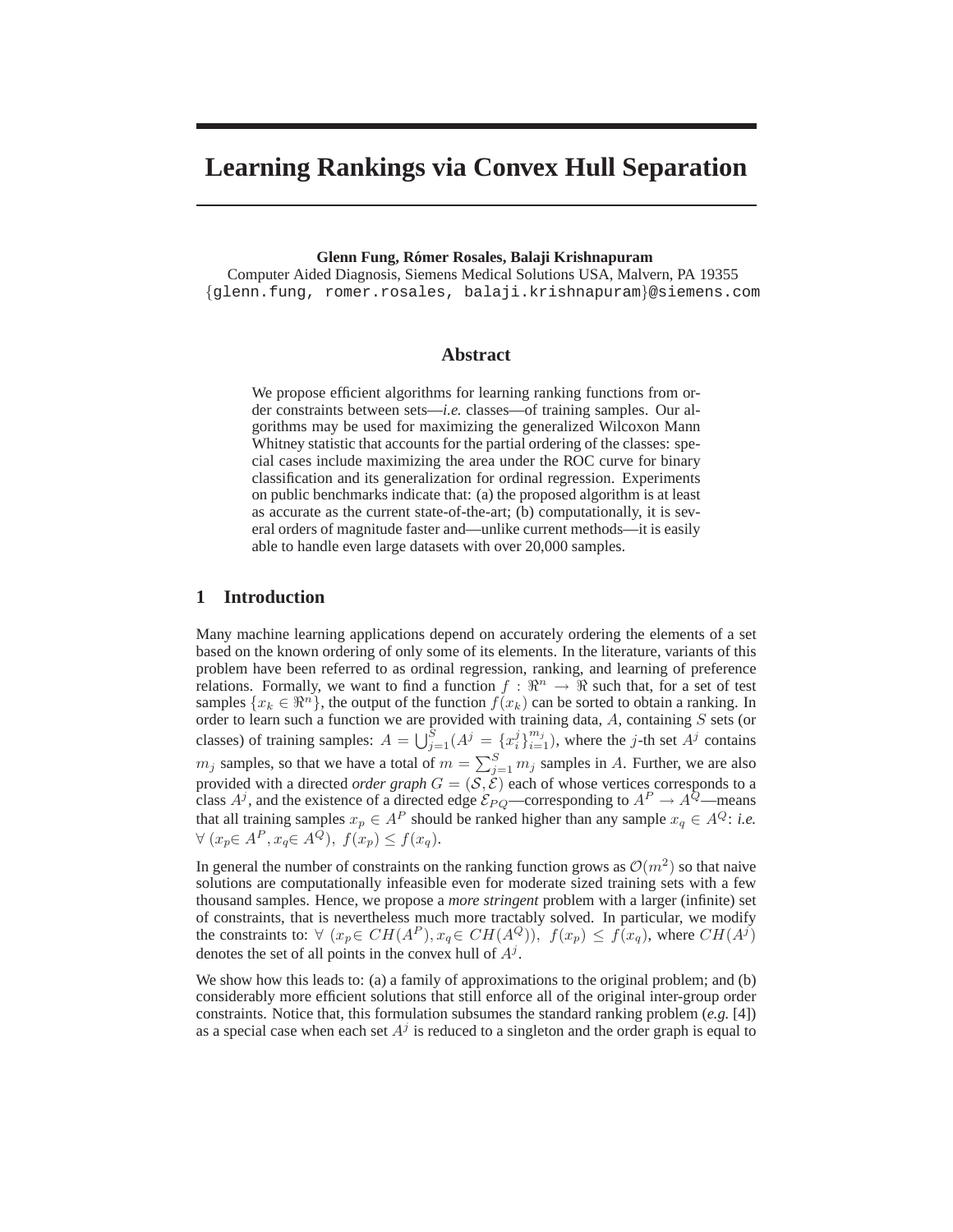

Figure 1: Various instances of the proposed ranking problem consistent with the training set  $\{v, w, x, y, z\}$  satisfying  $v > w > x > y > z$ . Each problem instance is defined by an order graph. (a-d) A succession of order graphs with an increasing number of constraints (e-f) Two order graphs defining the same partial ordering but different problem instances.

a full graph. However, as illustrated in Figure 1, the formulation is more general and does not require a *total ordering* of the sets of training samples  $A<sup>j</sup>$ , *i.e.* it allows any order graph G to be incorporated into the problem.

#### **1.1 Generalized Wilcoxon-Mann-Whitney Statistics**

A distinction is usually made between classification and ordinal regression methods on one hand, and ranking on the other. In particular, the loss functions used for classification and ordinal regression evaluate whether each test sample is correctly classified: in other words, the loss functions that are used to evaluate these algorithms—*e.g.* the 0–1 loss for binary classification—are computed for every sample individually, and then averaged over the training or test set.

By contrast, bipartite ranking solutions are evaluated using the *Wilcoxon-Mann-Whitney* (WMW) statistic which measures the (sample averaged) probability that any *pair of samples* is ordered correctly; intuitively, the WMW statistic may be interpreted as the *area under the ROC curve* (AUC). We define a slight generalization of the WMW statistic that accounts for our notion of class-ordering:

$$
WMW(f, A) = \sum_{\mathcal{E}_{ij}} \frac{\sum_{k=1}^{m_i} \sum_{l=1}^{m_j} \delta\left(f(x_k^i) < f(x_l^j)\right)}{\sum_{k=1}^{m_i} \sum_{l=1}^{m_j} 1}.
$$

Hence, if a sample is individually misclassified because it falls on the wrong side of the decision boundary between classes it incurs a penalty in ordinal regression, whereas, in ranking, it may be possible that it is still correctly ordered with respect to every other test sample, and thus it may incur no penalty in the WMW statistic.

#### **1.2 Previous Work**

**Ordinal regression and methods for handling structured output classes**: For a classic description of generalized linear models for ordinal regression, see [11]. A non-parametric Bayesian model for ordinal regression based on Gaussian processes (GP) was defined [1]. Several recent machine learning papers consider structured output classes: *e.g.* [13] presents SVM based algorithms for handling structured and interdependent output spaces, and [5] discusses automatic document categorization into pre-defined hierarchies or taxonomies of topics.

**Learning Rankings:** The problem of learning rankings was first treated as a classification problem on pairs of objects by Herbrich [4] and subsequently used on a web page ranking task by Joachims [6]; a variety of authors have investigated this approach recently. The major advantage of this approach is that it considers a more explicit notion of ordering— However, the naive optimization strategy proposed there suffers from the  $\mathcal{O}(m^2)$  growth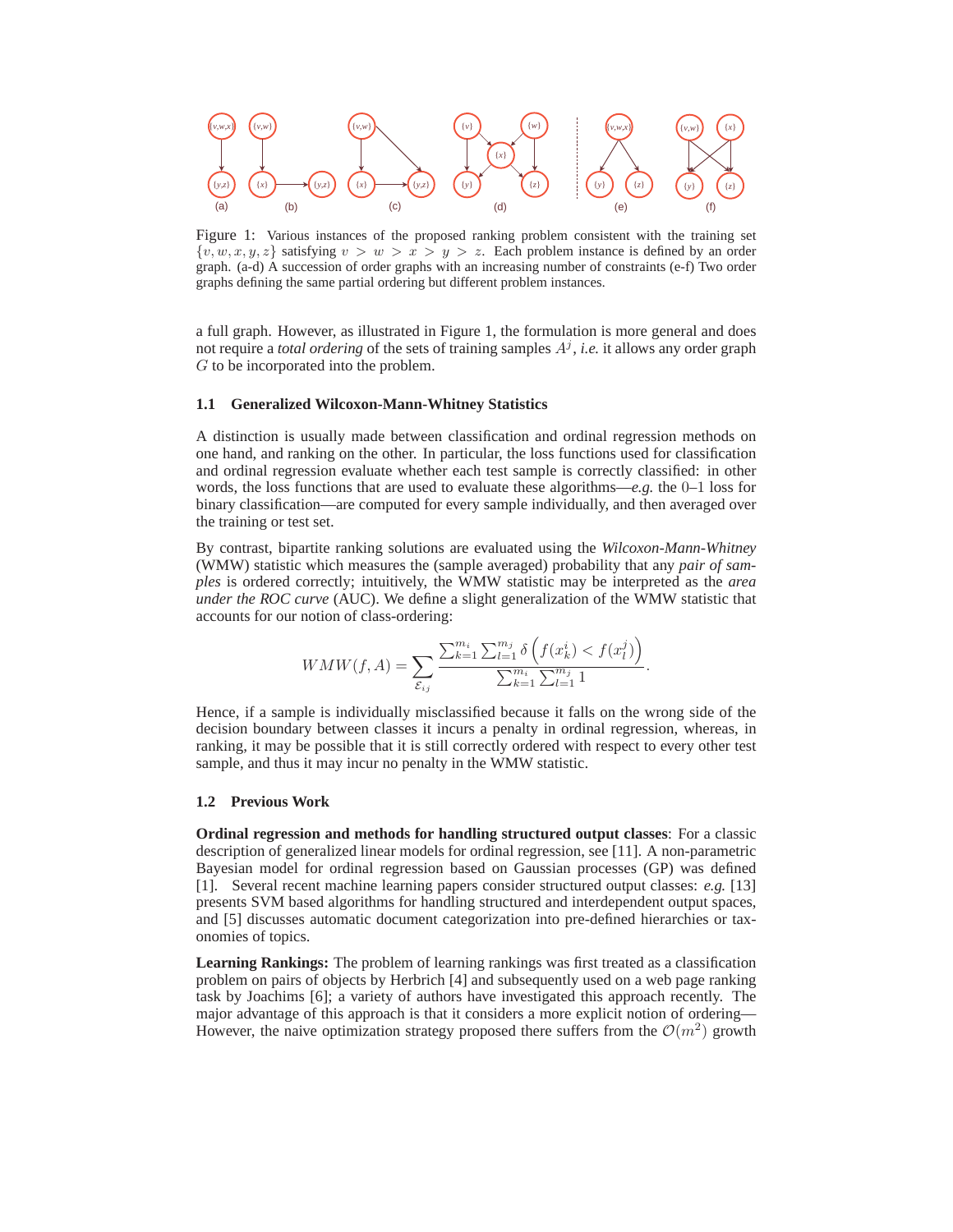in the number of constraints mentioned in the previous section. This computational burden renders these methods impractical even for medium sized datasets with a few thousand samples. In other related work, boosting methods have been proposed for learning preferences [3], and a combinatorial structure called the ranking poset was used for conditional modeling of partially ranked data[8], in the context of combining ranked sets of web pages produced by various web-page search engines. Another, less related, approach is [2].

**Relationship to the proposed work:** Our algorithm penalizes wrong ordering of pairs of training instances in order to learn ranking functions (similar to [4]), but in addition, it can also utilize the notion of a structured class order graph. Nevertheless, using a formulation based on constraints over convex hulls of the training classes, our method avoids the prohibitive computational complexity of the previous algorithms for ranking.

## **1.3 Notation and Background**

In the following, vectors will be assumed to be column vectors unless transposed to a row vector by a prime superscript '. For a vector x in the n-dimensional real space  $\mathbb{R}^n$ , the cardinality of a set A will be denoted by  $#(A)$ . The scalar (inner) product of two vectors x and y in the n-dimensional real space  $\mathbb{R}^n$  will be denoted by  $x'y$  and the 2-norm of x will be denoted by  $||x||$ . For a matrix  $\overline{A} \in \mathbb{R}^{m \times n}$ ,  $A_i$  is the *i*th row of  $A$  which is a row vector in  $\Re^n$ , while  $A_{.j}$  is the jth column of A. A column vector of ones of arbitrary dimension will be denoted by  $e.$  For  $A \in \Re^{m \times n}$  and  $B \in \Re^{n \times k}$ , the kernel  $K(A, B)$  maps  $\Re^{m \times n} \times \Re^{n \times k}$ into  $\Re^{m \times k}$ . In particular, if x and y are column vectors in  $\Re^n$  then,  $K(x', y)$  is a real number,  $K(x', \overline{A'})$  is a row vector in  $\mathbb{R}^m$  and  $K(A, A')$  is an  $m \times m$  matrix. The identity matrix of arbitrary dimension will be denoted by I.

## **2 Convex Hull formulation**

We are interested in learning a ranking function  $f : \mathbb{R}^n \to \mathbb{R}$  given known ranking relationships between some *training instances*  $A_i, A_j \subset A$ . Let the ranking relationships be specified by a set  $\mathcal{E} = \{(i, j) | A_i \prec A_j\}$ 

To begin with, let us consider the *linearly separable* binary ranking case which is equivalent to the problem of classifying m points in the n-dimensional real space  $\mathbb{R}^n$ , represented by the  $m \times n$  matrix A, according to membership of each point  $x = A_i$  in the class  $A^+$  or  $A^$ as specified by a given vector of labels  $d$ . In others words, for binary classifiers, we want a linear ranking function  $f_w(x) = w'x$  that satisfies the following constraints:

$$
\forall (x^+ \in A^+, x^- \in A^-), \ f(x^-) \le f(x^+) \Rightarrow f(x^-) - f(x^+) = w'x^- - w'x^+ \le -1 \le 0.
$$
\n(1)

Clearly, the number of constraints grows as  $O(m+m^-)$ , which is roughly quadratic in the number of training samples (unless we have severe class imbalance). While easily overcome–based on additional insights–in the separable problem, in the non-separable case, the quadratic growth in the number of constraints poses huge computational burdens on the optimization algorithm; indeed direct optimization with these constraints is infeasible even for moderate sized problems. We overcome this computational problem based on **three key insights** that are explained below.

First, notice that (by negation) the feasibility constraints in (1) can also be defined as:  $\forall (x^+\in A^+, x^-\in A^-), w'x^-\!-\!w'x^+\leq -1 \Leftrightarrow \nexists (x^+\in A^+, x^-\in A^-), w'x^-\!-\!w'x^+\gtq -1.$ In other words, a solution  $w$  is feasible iff there exist no pair of samples from the two classes such that  $f_w(\cdot)$  orders them incorrectly.

**Second**, we will make the constraints in (1) *more stringent*: instead of requiring that equation (1) be satisfied for each possible pair  $(x^+ \in A^+, x^- \in A^-)$  in the training set, we will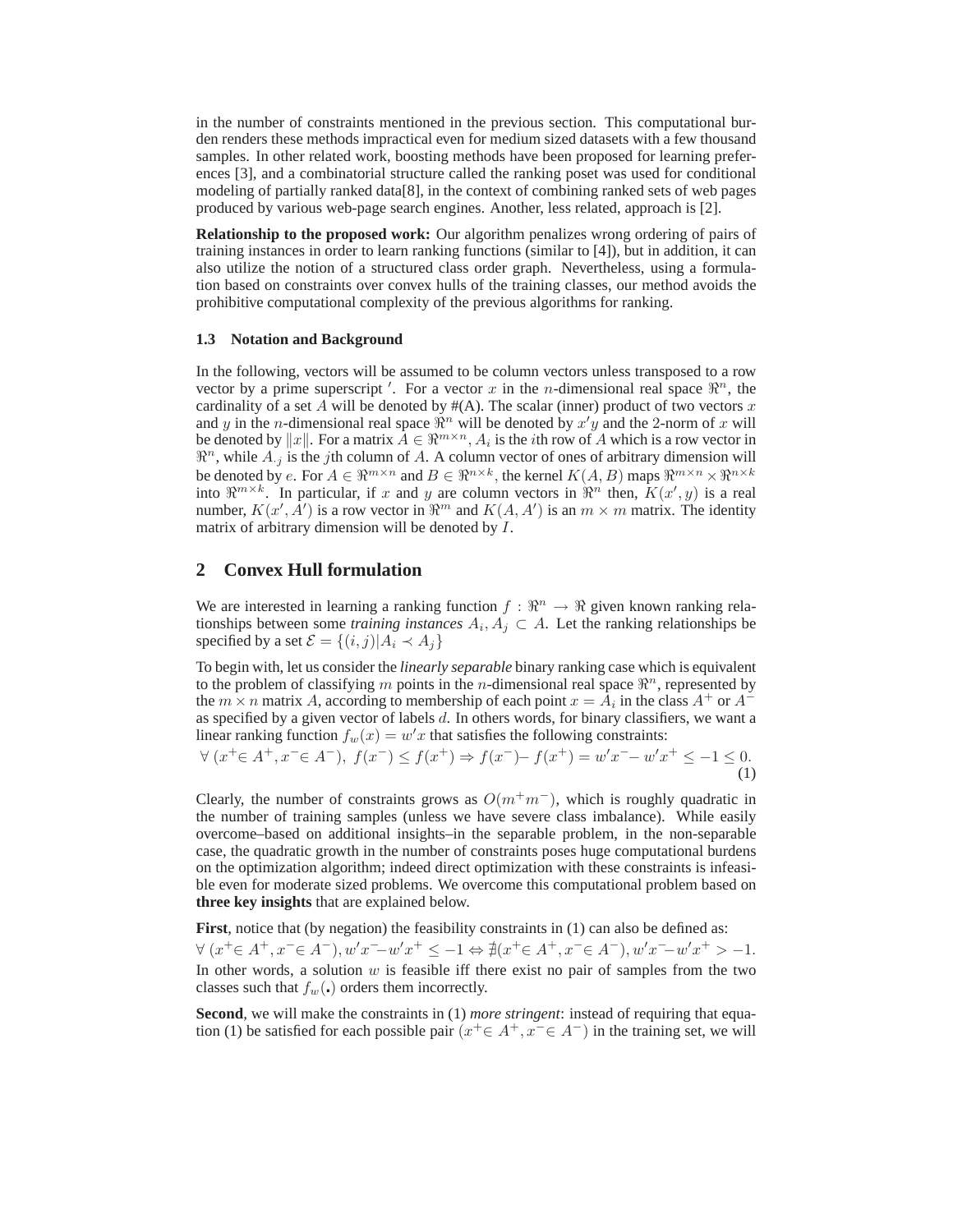

Figure 2: Example binary problem where points belonging to the  $A^+$  and  $A^-$  sets are represented by blue circles and red triangles respectively. Note that two elements  $x_i$  and  $x_j$  of the set  $A^$ are not correctly ordered and hence generate positive values of the corresponding slack variables  $y_i$  and  $y_j$ . Note that the point  $x_k$  (hollow triangle) is in the convex hull of the set  $A^-$  and hence the corresponding  $y_k$  error can be writen as a convex combination  $(y_k = \lambda_i^k y_i + \lambda_j^k y_j)$  of the two nonzero errors corresponding to points of  $A^-$ 

require (1) to be satisfied for each pair  $(x^+ \in CH(A^+), x^- \in CH(A^-))$ , where  $CH(A^i)$ denotes the convex hull of the set  $A^i$  [12]. Thus, our constraints become:

$$
\forall (\lambda^+, \lambda^-) \quad \text{such that} \quad \left\{ \begin{array}{l} 0 \le \lambda^+ \le 1, \sum \lambda^+ = 1 \\ 0 \le \lambda^- \le 1, \sum \lambda^- = 1 \end{array} \right\}, \quad w' A^{-'} \lambda^- - w' A^{+'} \lambda^+ \le -1 \tag{2}
$$

Next, notice that all the linear inequality and equality constraints on  $(\lambda^+, \lambda^-)$  may be conveniently grouped together as  $B\lambda \leq b$ , where,

$$
\lambda = \begin{bmatrix} \lambda^{-} \\ \lambda^{+} \end{bmatrix}_{m \times 1} b^{+} = \begin{bmatrix} 0^{+}{}_{m^{+} \times 1} \\ 1 \\ -1 \end{bmatrix}_{(m^{+}+2) \times 1} b^{-} = \begin{bmatrix} 0^{-}{}_{m^{-} \times 1} \\ 1 \\ -1 \end{bmatrix}_{(m^{-}+2) \times 1} b = \begin{bmatrix} b^{+} \\ b^{-} \end{bmatrix}
$$
\n
$$
B^{-} = \begin{bmatrix} -I_{m^{-}} & 0 \\ e^{'} & 0 \\ -e^{'} & 0 \end{bmatrix}_{(m^{-}+2) \times m} B^{+} = \begin{bmatrix} 0 & -I_{m^{+}} \\ 0 & e^{'} \\ 0 & -e^{'} \end{bmatrix}_{(m^{+}+2) \times m} B = \begin{bmatrix} B^{-} \\ B^{+} \end{bmatrix}_{(m+4) \times m} (3)
$$
\n(4)

Thus, our constraints on  $w$  can be written as:

$$
\forall \lambda \text{ s.t. } B\lambda \le b, \ w'A^{-1}\lambda^{-1} - w'A^{+1}\lambda^{+} \le -1 \tag{5}
$$

$$
\Leftrightarrow \nexists \lambda \text{ s.t. } B\lambda \le b, \ w' A^{-1} \lambda^{-1} - w' A^{+1} \lambda^{+} > -1 \tag{6}
$$

$$
\Leftrightarrow \exists u \text{ s.t. } B'u - w'[A^{-'} - A^{+'}] = 0, \ b'u \le -1, \ u \ge 0,
$$
 (7)

Where the second equivalent form of the constraints was obtained by negation (as before), and the third equivalent form results from our **third** key insight: the application of Farka's theorem of alternatives [9]. The resulting linear system of m equalities and  $m + 5$  inequalities in  $m + n + 4$  variables can be used while minimizing any regularizer (such as  $||w||^2$ ) to obtain the linear ranking function that satisfies (1); notice, however, that we avoid the  $O(m^2)$  scaling in constraints.

## **2.1 The binary non-separable case**

In the non-separable case,  $CH(A^+) \cap CH(A^-) \neq \emptyset$  so the requirements have to be relaxed by introducing slack variables. To this end, we allow one slack variable  $y_i > 0$ for each training sample  $x_i$ , and consider the slack for any point *inside* the convex hull  $CH(A<sup>j</sup>)$  to also be a convex combination of y (see Fig. 2). For example, this implies that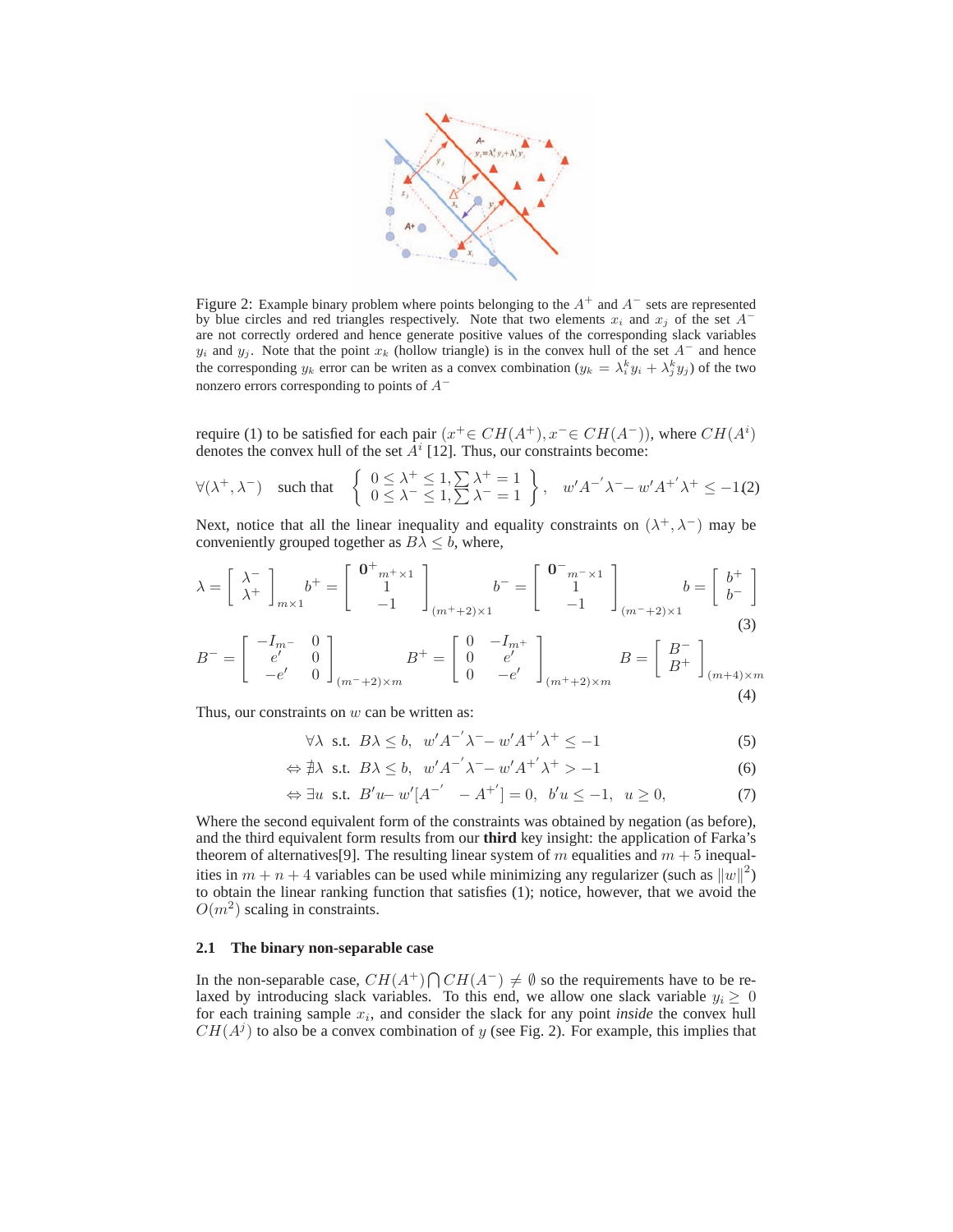if only a subset of training samples have non-zero slacks  $y_i>0$  (*i.e.* they are possibly misclassified), then the slacks of any points inside the convex hull also only depend on those  $y_i$ . Thus, our constraints now become:

$$
\forall \lambda
$$
 s.t.  $B\lambda \leq b$ ,  $w'A^{-1}\lambda^{-1} - w'A^{+1}\lambda^{+} \leq -1 + (\lambda^{-1}y^{-1} + \lambda^{+}y^{+}), y^{+} \geq 0, y^{-} \geq 0.$  (8) Applying Farka's theorem of alternatives, we get:

$$
(2) \Leftrightarrow \exists u \text{ s.t. } B'u - \left[ \begin{array}{c} A^-w \\ -A^+w \end{array} \right] + \left[ \begin{array}{c} y^- \\ y^+ \end{array} \right] = 0, \ b'u \le -1, \ u \ge 0 \tag{9}
$$

Replacing B from equation (4) and defining  $u' = [u^{-'} \ u^{+'}] \ge 0$  we get the constraints:

$$
B^{+'}u^{+} + A^{+}w + y^{+} = 0,
$$
\t(10)

$$
B^{-'}u^{-} - A^{-}w + y^{-} = 0,
$$
\n(11)

$$
b^{+}u^{+} + b^{-}u^{-} \leq -1, \ u \geq 0 \tag{12}
$$

### **2.2 The general ranking problem**

Now we can extend the idea presented in the previous section for any given arbitrary directed *order graph*  $G = (S, \mathcal{E})$ , as stated in the introduction, each of whose vertices corresponds to a class  $A^j$  and the existence of a directed edge  $\mathcal{E}_{ij}$  means that all training samples  $x_i \in A^i$  should be ranked higher than any sample  $x_j \in A^j$ , that is:

$$
f(x^{j}) \le f(x^{i}) \Rightarrow f(x^{j}) - f(x^{i}) = w'x^{j} - w'x^{i} \le -1 \le 0
$$
 (13)

Analogously we obtain the following set of equations that enforced the ordering between sets  $A^i$  and  $A^j$ :

$$
B^{i'}u^{ij} + A^iw + y^i = 0 \tag{14}
$$

$$
B^{j'}\hat{u}^{ij} - A^j w + y^j = 0 \tag{15}
$$

$$
b^i u^{ij} + b^j \hat{u}^{ij} \le -1 \tag{16}
$$

$$
u^{ij}, \hat{u}^{ij} \ge 0 \tag{17}
$$

It can be shown that using the definitions of  $B^i$ ,  $B^j$ ,  $b^i$ ,  $b^j$  and the fact that  $u^{ij}$ ,  $u^{i j} \geq 0$ , equations (14) can be rewritten in the following way:

$$
\gamma^{ij} + A^i w + y^i \geq 0 \tag{18}
$$

$$
\hat{\gamma}^{ij} - A^j w + y^j \geq 0 \tag{19}
$$

$$
\gamma^{ij} + \hat{\gamma}^{ij} \le -1 \tag{20}
$$

$$
y^i, y^j \ge 0 \tag{21}
$$

where  $\gamma^{ij} = b^i u^{ij}$  and  $\hat{\gamma}^{ij} = b^j \hat{u}^{ij}$ . Note that enforcing the constraints defined above indeed implies the desired ordering, since we have:

$$
A^iw + y^i \ge -\gamma^{ij} \ge \hat{\gamma}^{ij} + 1 \ge \hat{\gamma}^{ij} \ge A^j w - y^j
$$

It is also important to note the connection with Support Vector Machines (SVM) formulation [10, 14] for the binary case. If we impose the extra constraints  $-\gamma^{ij} = \gamma + 1$  and  $\hat{\gamma}^{ij} = \gamma - 1$ , then equations (18) imply the constraints included in the standard primal SVM formulation. To obtain a more general formulation,we can "kernelize" equations (14) by making a transformation of the variable w as:  $w = A'v$ , where v can be interpreted as an arbitrary variable in  $R^m$  , This transformation can be motivated by duality theory [10], then equations (14) become:

$$
\gamma^{ij} + A^i A' v + y^i \geq 0 \tag{22}
$$

$$
\hat{\gamma}^{ij} - A^j A' v + y^j \quad \geq \quad 0 \tag{23}
$$

$$
\gamma^{ij} + \hat{\gamma}^{ij} \le -1\tag{24}
$$

$$
y^i, y^j \ge 0 \tag{25}
$$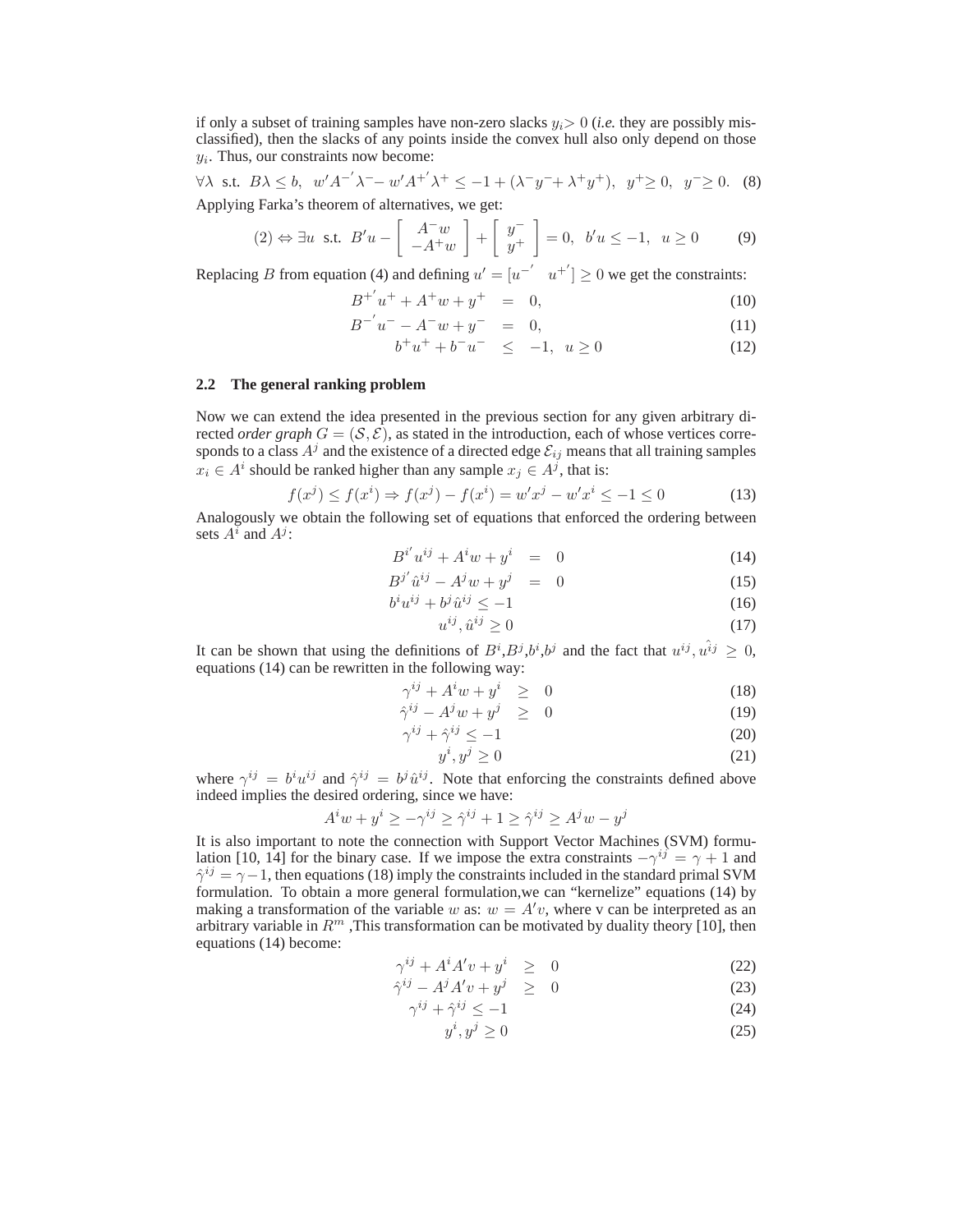If we now replace the linear kernels  $A^iA'$  and  $A^iA'$  by more general kernels  $K(A^i, A')$ and  $K(A^j, \hat{A}^j)$  we obtain a "kernelized" version of equations (14)

$$
E_{ij} \equiv \left\{ \begin{array}{lcl} \gamma^{ij} + K(A^i, A')v + y^i & \geq & 0\\ \hat{\gamma}^{ij} - K(A^j, A')v + y^j & \geq & 0\\ \gamma^{ij} + \hat{\gamma}^{ij} & \leq & -1\\ y^i, y^j & \geq & 0 \end{array} \right\} \tag{26}
$$

Given a graph  $\mathcal{G} = (\mathcal{V}, \mathcal{E})$  representing the ordering of the training data and using equations (26) , we present next, a general mathematical programming formulation the ranking problem:

$$
\min_{\{v, y^i, \gamma^{ij} \mid (i,j) \in \mathcal{E}\}} \nu\epsilon(y) + R(v)
$$
\n
$$
\text{s.t.} \quad E_{ij} \quad \forall (i,j) \in \mathcal{E}
$$
\n
$$
(27)
$$

Where  $\epsilon$  is a given loss function for the slack variables  $y^i$  and  $R(v)$  represents a regularizer on the normal to the hyperplane v. For an arbitrary kernel  $K(x, x')$  the number of variables of formulation (27) is  $2 * m + 2\#(\mathcal{E})$  and the number of linear equations(excluding the nonnegativity constraints) is  $m#(\mathcal{E}) + \#(\mathcal{E}) = \#(\mathcal{E})(m + 1)$ . for a linear kernel i.e.  $K(x, x') = xx'$  the number of variables of formulation (27) becomes  $m + n + 2\#(\mathcal{E})$ and the number of linear equations remains the same. When using a linear kernel and using  $\epsilon(x) = R(x) = ||x||_2^2$ , the optimization problem (27) becomes a linearly constrained quadratic optimization problem for which a unique solution exists due to the convexity of the objective function:

$$
\min_{\{w,y^i,\gamma^{ij} \mid (i,j)\in \mathcal{E}\}\atop{\text{s.t.}} \nu \|y\|_2^2 + \frac{1}{2}w'w
$$
\n
$$
E_{ij} \quad \forall (i,j) \in \mathcal{E}
$$
\n(28)

Unlike other SVM-like methods for ranking that need a  $O(m^2)$  number of slack variables y our formulation only require one slack variable for example, only  $m$  slack variables are used, giving our formulation computational advantage over ranking methods. Next, we demonstrate the effectiveness of our algorithm by comparing it to two state-of-the-art algorithms.

# **3 Experimental Evaluation**

We test tested our approach in a set of nine publicly available datasets  $1$  shown in Tab. 1 (several large datasets are not reported since only the algorithm presented in this paper was able to run them). These datasets have been frequently used as a benchmark for ordinal regression methods (*e.g.* [1]). Here we use them for evaluating ranking performance. We compare our method against SVM for ranking  $(e.g. [4, 6])$  using the SVM-light package <sup>2</sup> and an efficient Gaussian process method (the informative vector machine)  $\frac{3}{7}$ [7].

These datasets were originally designed for regression, thus the continuous *target* values for each dataset were discretized into five equal size bins. We use these bins to define our ranking constraints: all the datapoints with target value falling in the same bin were grouped together. Each dataset was divided into 10% for testing and 90% for training. Thus, the input to all of the algorithms tested was, for each point in the training set: (1) a vector in  $\mathbb{R}^n$  (where *n* is different for each set) and (2) a value from 1 to 5 denoting the rank of the group to which it belongs.

Performance is defined in terms of the Wilcoxon statistic. Since we do not employ information about the ranking of the elements within each group, order constraints within a group

 $1$ Available at http:\\www.liacc.up.pt\ $\text{Leqression}\Delta\text{Sets}.$ html

 $2$ http:\\www.cs.cornell.edu\People\tj\svm\_light\

 ${}^{3}$ http:\\www.dcs.shef.ac.uk\ neil\ivm\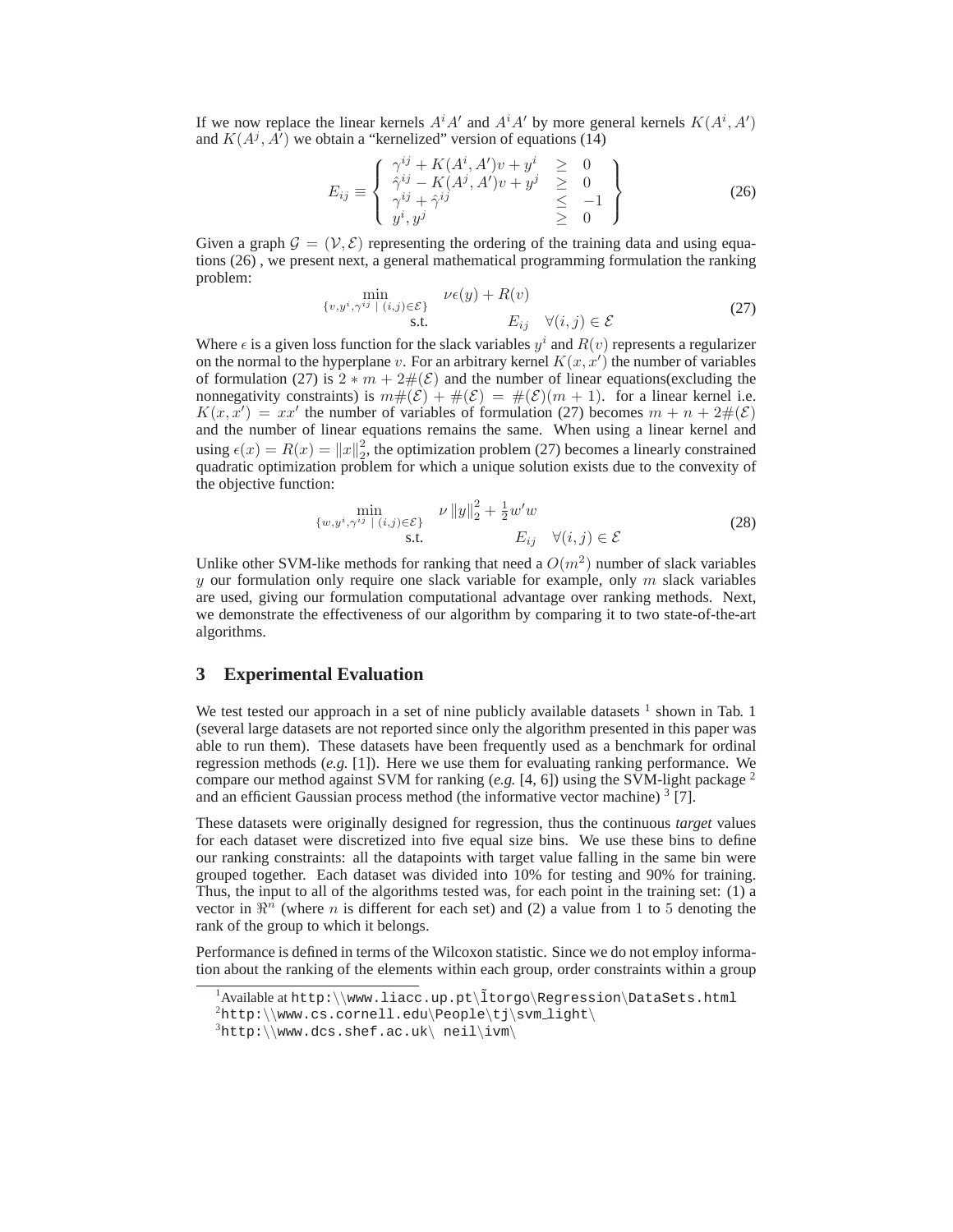Table 1: Benchmark Datasets



Figure 3: Experimental comparison of the ranking SVM, IVM and the proposed method on nine benchmark datasets. Along with the mean values in 10 fold cross-validation, the entire range of variation is indicated in the error-bars. (a) The overall accuracy for all the three methods is comparable. (b) The proposed method has a much lower run time than the other methods, even for the full graph case for medium to large size datasets. NOTE: Both SVM-light and IVM ran out of memory and crashed on dataset 4; on dataset 1, SVM-light failed to complete even one fold after more than 24 hours of run time, so its results could not be compiled in time for submission.

cannot be verified. Letting  $b(m) = m(m-1)/2$ , the total number of order constraints is equal to  $b(m) - \sum_i b(m_i)$ , where  $m_i$  is the number of instances in group *i*.

The results for all of the algorithms are shown in Fig.3. Our formulation was tested employing two order graphs, the full directed acyclic graph and the chain graph. The performance for all datasets is generally comparable or significantly better for our algorithm (when using a chain order graph). Note that the performance for the full graph is consistently lower than that for the chain graph. Thus, interestingly enforcing more order constraints does not necessarily imply better performance. We suspect that this is due to the role that the slack variables play in both formulations, since the number of slack variables remains the same while the number of constraints increases. Adding more slack variables may positively affect performance in the full graph, but this comes at a computational cost. An interesting problem is to find the right compromise. A different but potentially related problem is that of finding *good* order graph given a dataset. Note also that the chain graph is much more stable regarding performance overall. Regarding run-time, our algorithm runs an order of magnitude faster than current implementations of state-of-the-art methods, even approximate ones (like IVM).

## **4 Discussions and future work**

We propose a general method for learning a ranking function from structured order constraints on sets of training samples. The proposed algorithm was illustrated on benchmark ranking problems with two different constraint graphs: (a) a chain graph; and (b) a full